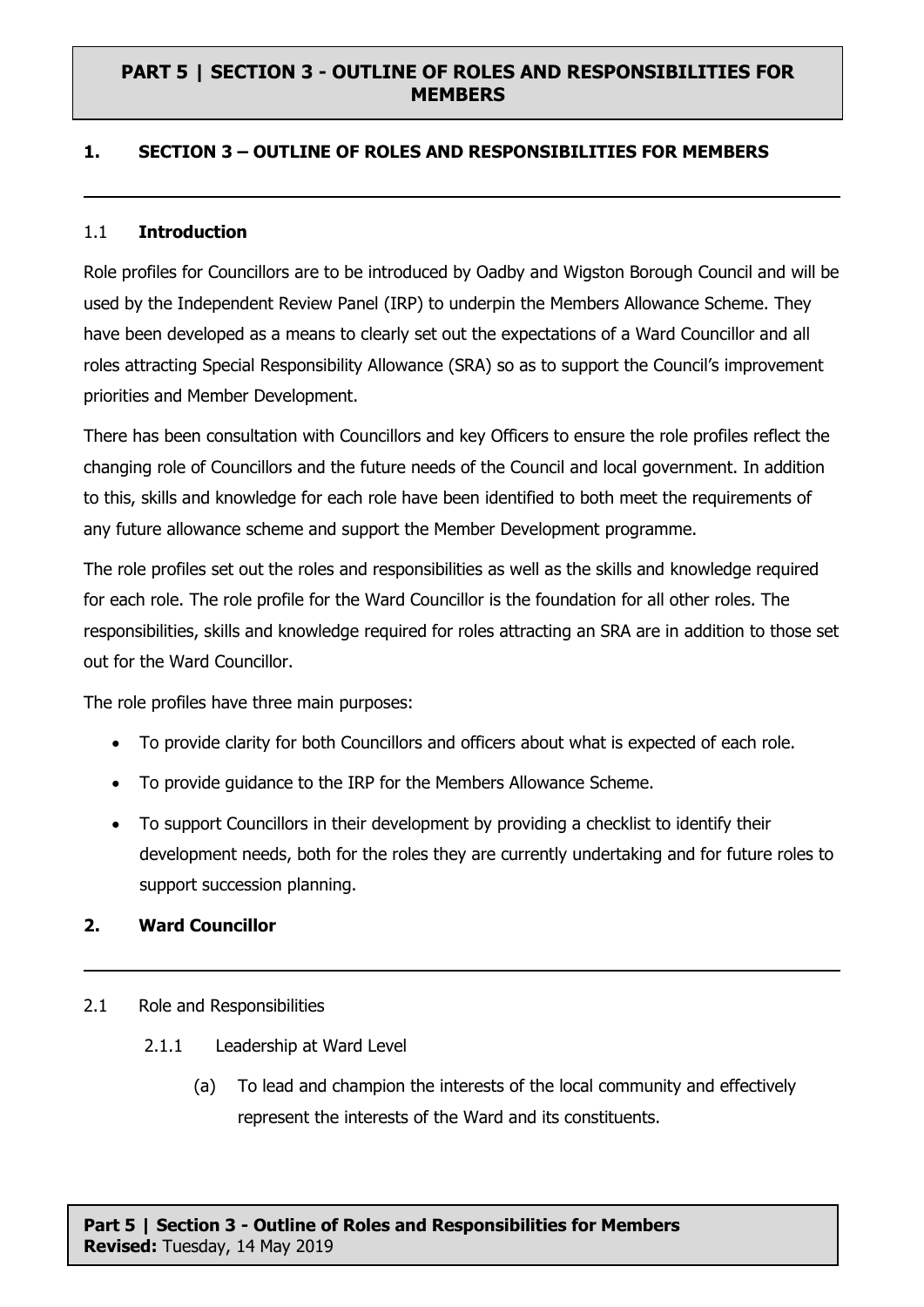- (b) To meet and liaise regularly with local interested parties and involve and consult them on key Council decisions.
- (c) To support and promote citizenship locally and empower the community to participate in the governance of the area.
- (d) To undertake case work for constituents and act as an advocate in resolving concerns or grievances.
- (e) To communicate with local people and answer enquiries:
	- (i) About decisions that affect them
	- (ii) About opportunities in the community
	- (iii) Regarding the rights of constituents
	- (iv) As to why decisions are taken
- (f) To act as an advocate for the Council within the Authority and outside.
- 2.1.2 Localism
	- (a) To participate constructively in the good governance of the area.
	- (b) To use influence as an Elected Representative to develop links between groups and communities in the Ward and local area.
	- (c) To forge local partnerships to ensure resources are used to meet the priority needs of the area.
- 2.1.3 Representation
	- (a) To inform the debate at Full Council meetings and contribute to the effectiveness of the Council meeting as the focus of visible leadership.
	- (b) To contribute to the formation and scrutiny of the Authority's policies, budget, strategies and service delivery.
	- (c) To contribute to the scrutiny of decision making and review of the policies and services of the Council and of other public services delivered in the Borough via the scrutiny process.
	- (d) To represent the authority to the community and the community to the Council.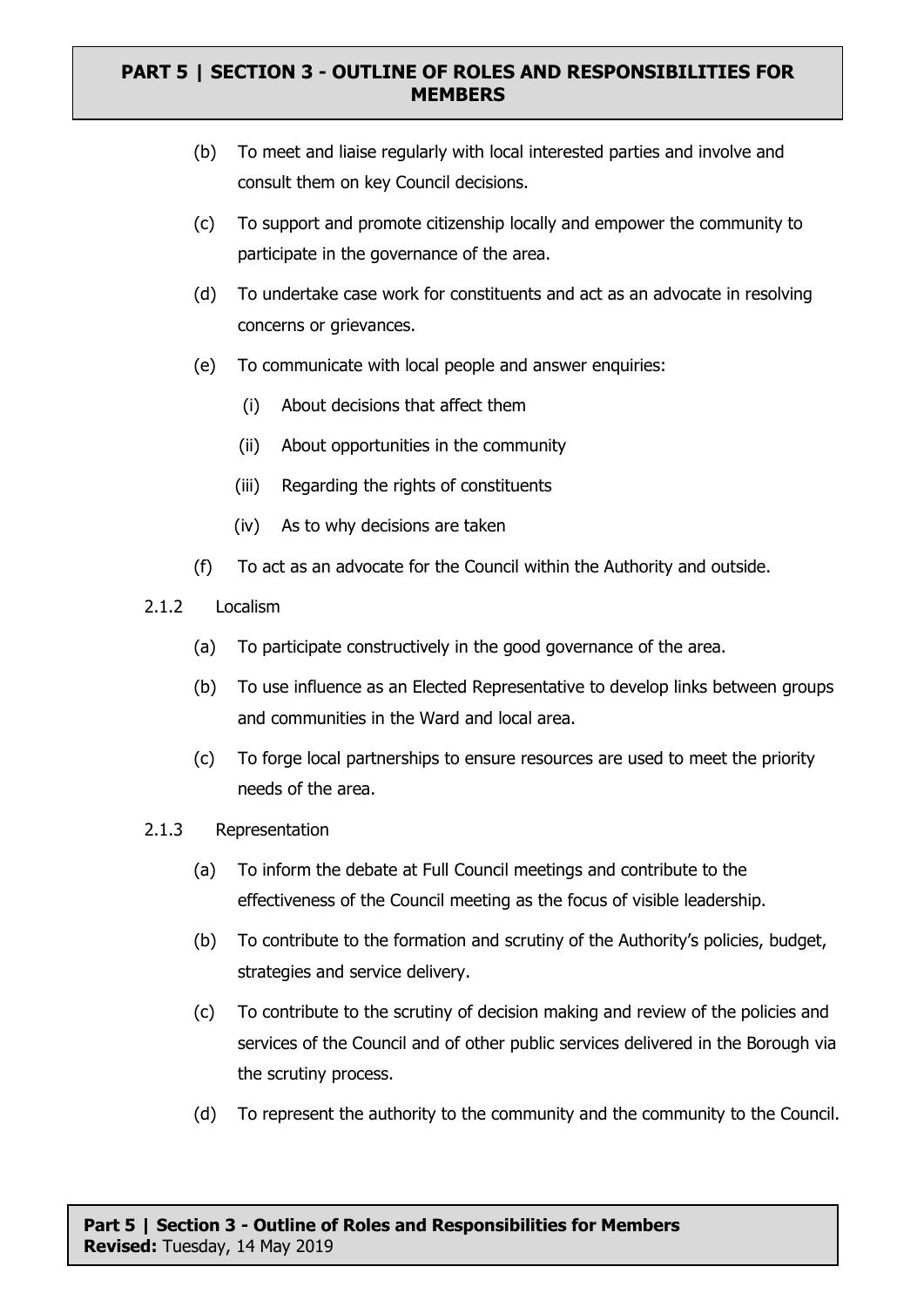- (e) To develop and maintain a knowledge of the Council and develop effective working relationships with its officers.
- (f) To participate in the activities of any political group of which the Councillor is a member.
- (g) To represent the Council on outside bodies and to participate effectively in the appointed role and, where appropriate, to represent those bodies within the Borough.
- 2.1.4 Other
	- (a) Commitment to delivering excellent public services.
	- (b) To fulfil the legal (in accordance with the Council Code of Conduct for Councillors) and local requirements placed on an elected member.
	- (c) To be responsible for personal development and undergo appropriate development and continuous improvement for any role undertaken.
- 2.1.5 Competencies
	- (a) Community Leadership
		- (i) Skills
			- Ability to lead and champion the interests of the local community
			- Ability to manage casework (including the use of IT to support the process)
			- Community engagement
			- Ability to influence and persuade
			- Negotiation skills
			- Managing conflict and mediation skills
			- Ability to develop relationships with key officers and partner agencies
			- Ability to build effective relationships with all sections of the community so as to be able to represent their needs to the Council
			- Ability to chair community meetings and facilitate discussions
		- (ii) Knowledge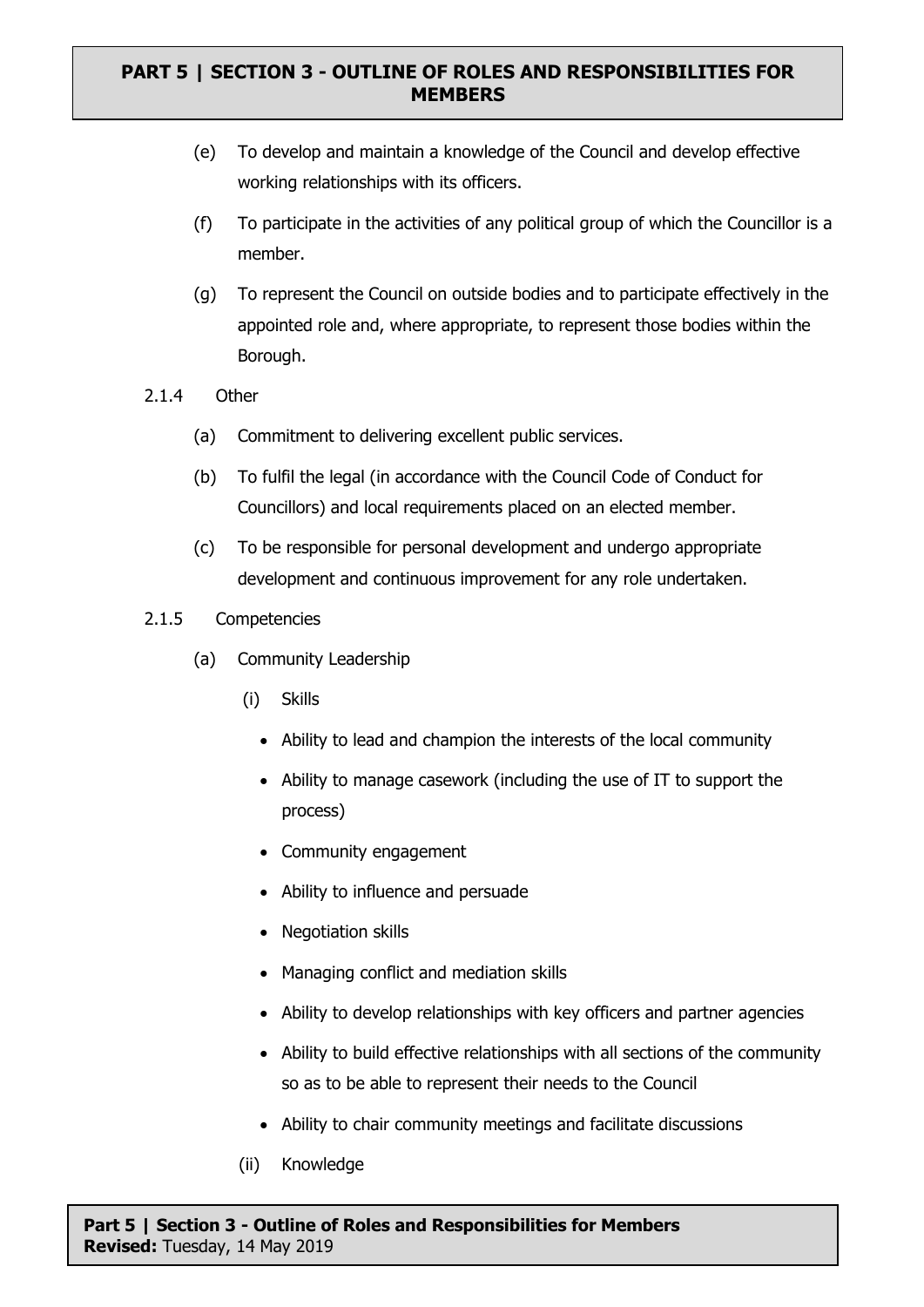- Understanding of how the Council works
- Knowledge of the Council structure, key contact officers and services procedures and eligibility criteria
- Knowledge of the political decision making structures
- Understanding of the Code of Conduct for Councillors, ethics and standards and the role of the Standards Committee and the Standards Board for England
- Understanding of national policies and their impact on the Council
- Knowledge of the strategic priorities and key policies of the Council
- Understanding of legislation and Council policies to which Members must adhere (e.g. Dignity at Work, Smoking Policy, Freedom of Information, Data Protection, equality legislation)
- Basic understanding local government finances and audit processes
- Understanding the Corporate Parenting responsibilities
- Knowledge of the Council's complaints procedure
- (iii) Communication Skills
	- Ability to deal with the media whilst being able to identify when additional support from public relations specialists is required, to ensure the Council is positively represented
	- Ability to communicate with a range of audiences
	- Active listening and questioning skills
	- Presentation skills
	- Public speaking

#### **3. Leader of the Council**

This role profile identifies the responsibilities, skills and knowledge required of the Leader of the Council.

3.1 Role and Responsibilities

**Part 5 | Section 3 - Outline of Roles and Responsibilities for Members Revised:** Tuesday, 14 May 2019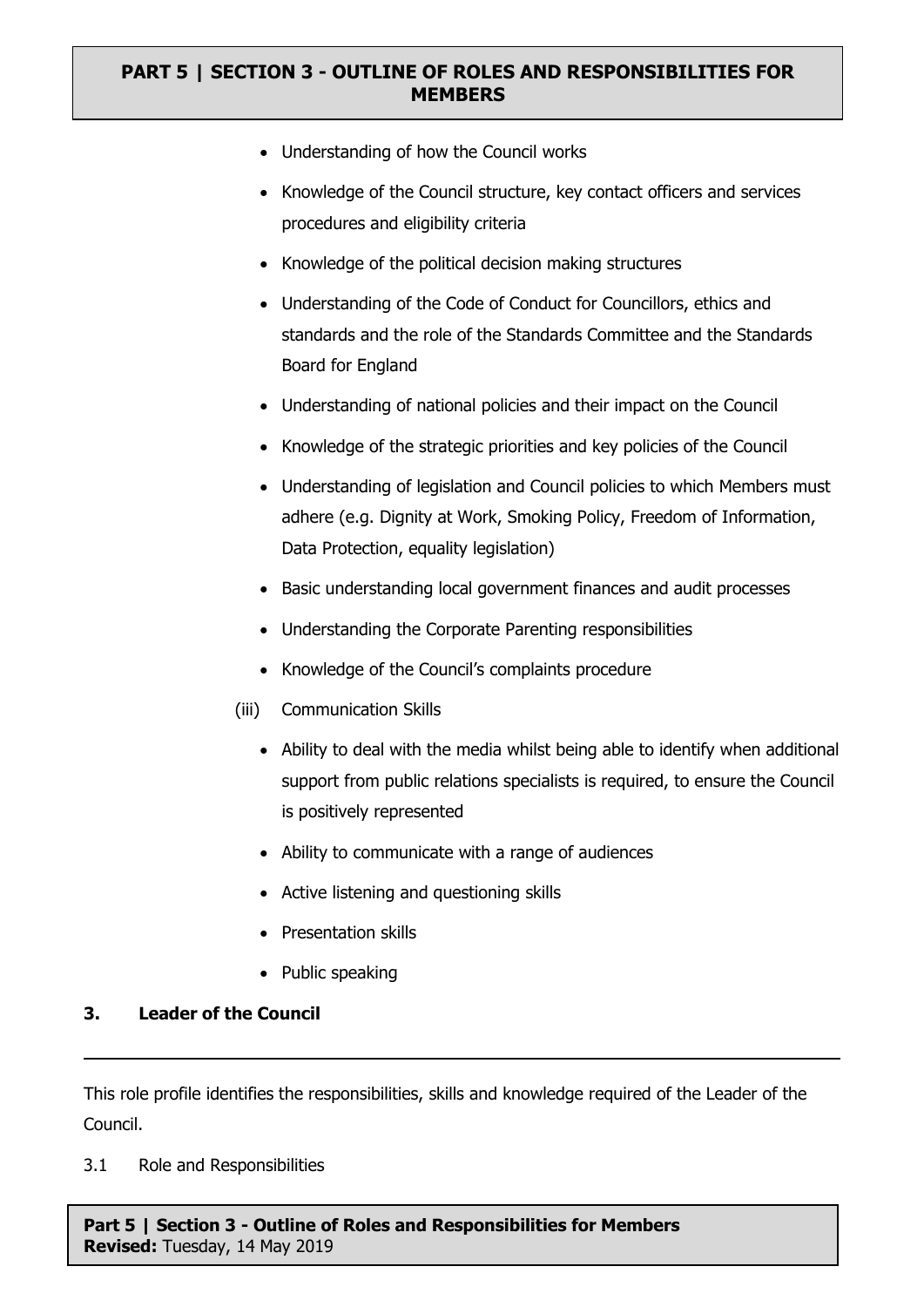- 3.1.1 To provide leadership to the Council.
- 3.1.2 To undertake the role of community leader, building a vision for the area and leading the Council and its partners towards realisation of that vision.
- 3.1.3 To represent the Council and provide leadership of the Local Strategic Partnership and other key local, sub regional and regional partnerships.
- 3.1.4 To lead the Council and take responsibility for its performance.
- 3.1.5 To represent the authority, and be accountable for, discussions and negotiations with the community and with regional, national and international organisations.
- 3.1.6 To undertake political responsibility for proposing and directing the overall strategy, budget, policy arrangements and service reviews.
- 3.1.7 To act as spokesperson for the authority (in consultation with the Leader of other political groups and the Chief Executive as is appropriate).
- 3.1.8 To ensure the work of the Council is conducted in accordance with the Council's Constitution and with due regard for any statutory provisions set out in legislation.
- 3.1.9 To facilitate good communication so that people within and outside the authority are able to contribute constructively to the decision making processes of the Council.
- 3.1.10 To work closely with the political majority group to ensure the smooth running of the Group and the personal development of its Members.
- 3.1.11 To maintain effective liaison with the Chair of the Policy, Finance and Development Committee.
- 3.1.12 To work with other Leaders in the sub-region to maximise benefits and opportunities to Leicestershire.
- 3.2 Competencies
	- 3.2.1 Community Leadership
		- (a) Refer to Ward Member role
		- (b) Tact and diplomacy to be able to work across the full range of Council services, partners and political groups, to the benefit of the community.
	- 3.2.2 Scrutiny and Challenge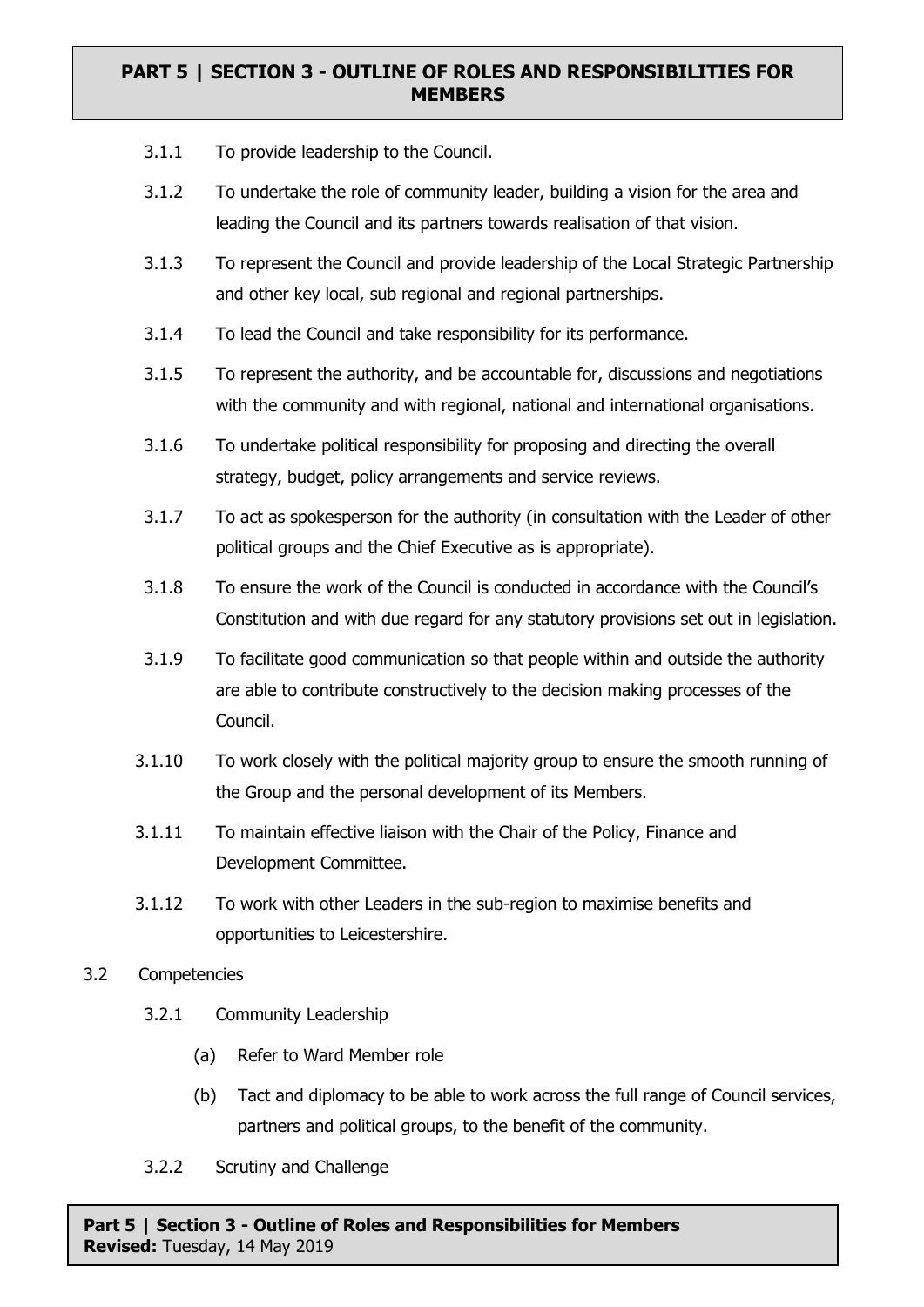- (a) Understands the purpose of scrutiny
- (b) Understands of the role of scrutiny in informing decision making
- (c) Understands the need for scrutiny to challenge
- (d) Understands the requirement to respond to scrutiny
- 3.2.3 Communication Skills
	- (a) Ability to facilitate effective communication within and across the Council to ensure the community are able to engage in the Council's decision making processes
	- (b) Advanced skills in working with the media whilst being able to identify when additional support from public relations specialists is required, to ensure the Council is positively represented
	- (c) Advanced listening and questioning skills
	- (d) Advanced presentation skills
	- (e) Advanced public speaking skills
	- (f) Advanced chairing skills
- 3.2.4 Working in Partnership
	- (a) Detailed knowledge of the work of national, regional and sub regional bodies and the role of the Leader and Council within them
	- (b) Detailed knowledge of the role of local partners and the services they deliver
- 3.2.5 Political Understanding
	- (a) Ability to build effective relationships with other parts of the political management structure e.g. Full Council, Policy, Finance and Development Committee, Residents' Forums and other political groups
	- (b) Political sensitivity to be able to address difficult issues across all groups
	- (c) Understanding of the relationship between national politics and local political leadership
- 3.2.6 Providing Vision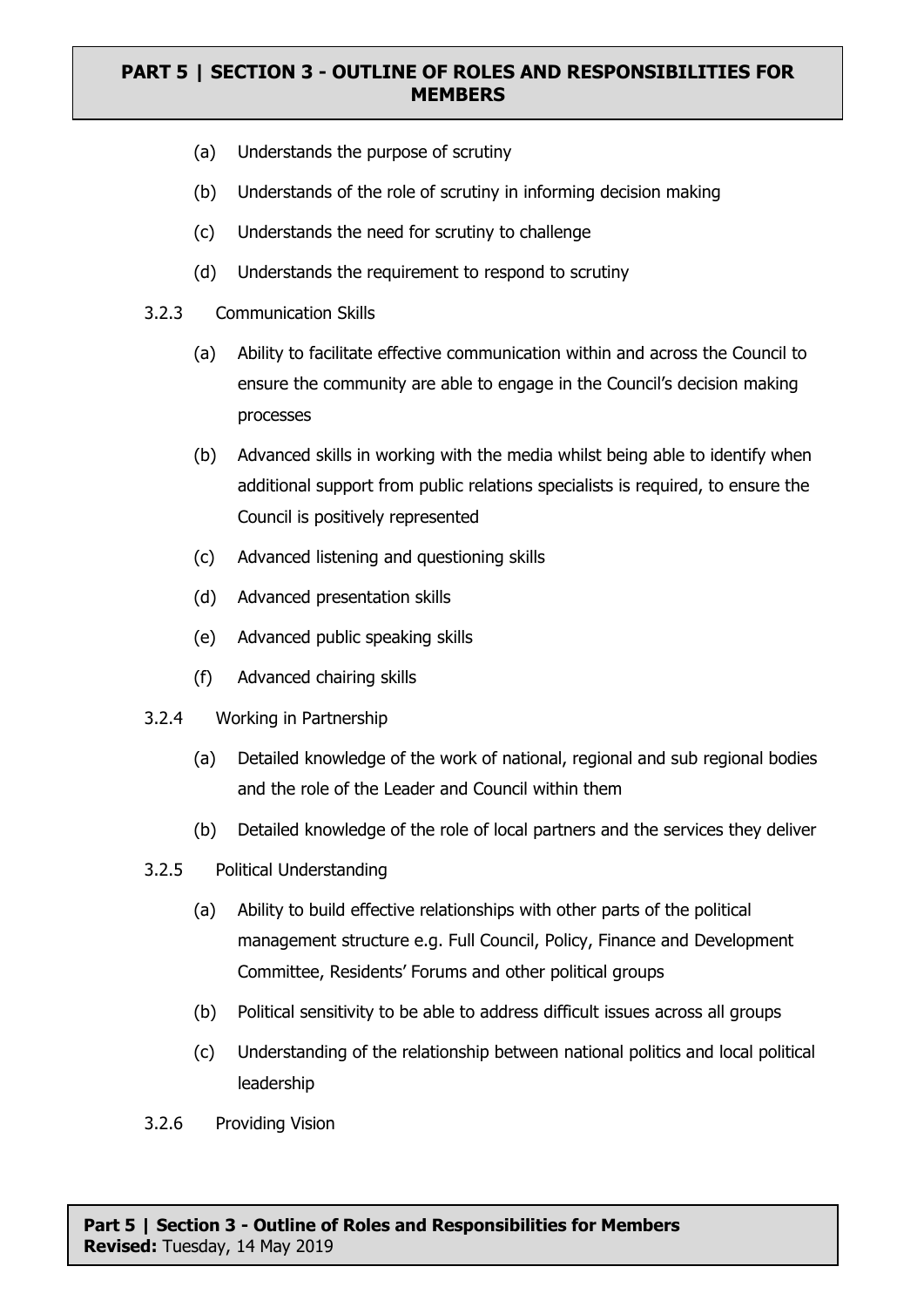- (a) Understanding of the wider, national issues facing elected Members and the practical implications for the Authority's Members
- 3.2.7 Excellence in Leadership
	- (a) Strong commitment to delivering excellent public services
- 3.2.8 Skills
	- (a) Advanced Leadership Skills
	- (b) Ability to develop a vision for Oadby and Wigston and drive the Council and its partners towards achieving that vision
	- (c) Advanced Ambassadorial skills to be able to represent the Council both within and outside the Council, particularly at the sub-regional, regional and national level
	- (d) Ability to lead the Council towards continuous improvement
	- (e) Ability to build effective relationships with external partners
	- (f) Ability to provide political leadership for their group
	- (g) Ability to, when necessary, discipline Members of their political group
	- (h) Advanced chairing skills
	- (i) Ability to plan and prioritise the business of Council and its committees having regard to the terms of reference and the key challenges facing the Council
- 3.2.9 Knowledge
	- (a) A detailed understanding of the strategic role of the leader of the Council
	- (b) Detailed understanding of the legally defined role of the Chief Executive and other senior Officers
	- (c) Detailed understanding of the national policy framework and its impact on local policy development
	- (d) Detailed understanding of the Council's constitution, code of conduct, budget and audit processes and key internal policies

#### **4. Deputy Leader of the Council**

**Part 5 | Section 3 - Outline of Roles and Responsibilities for Members Revised:** Tuesday, 14 May 2019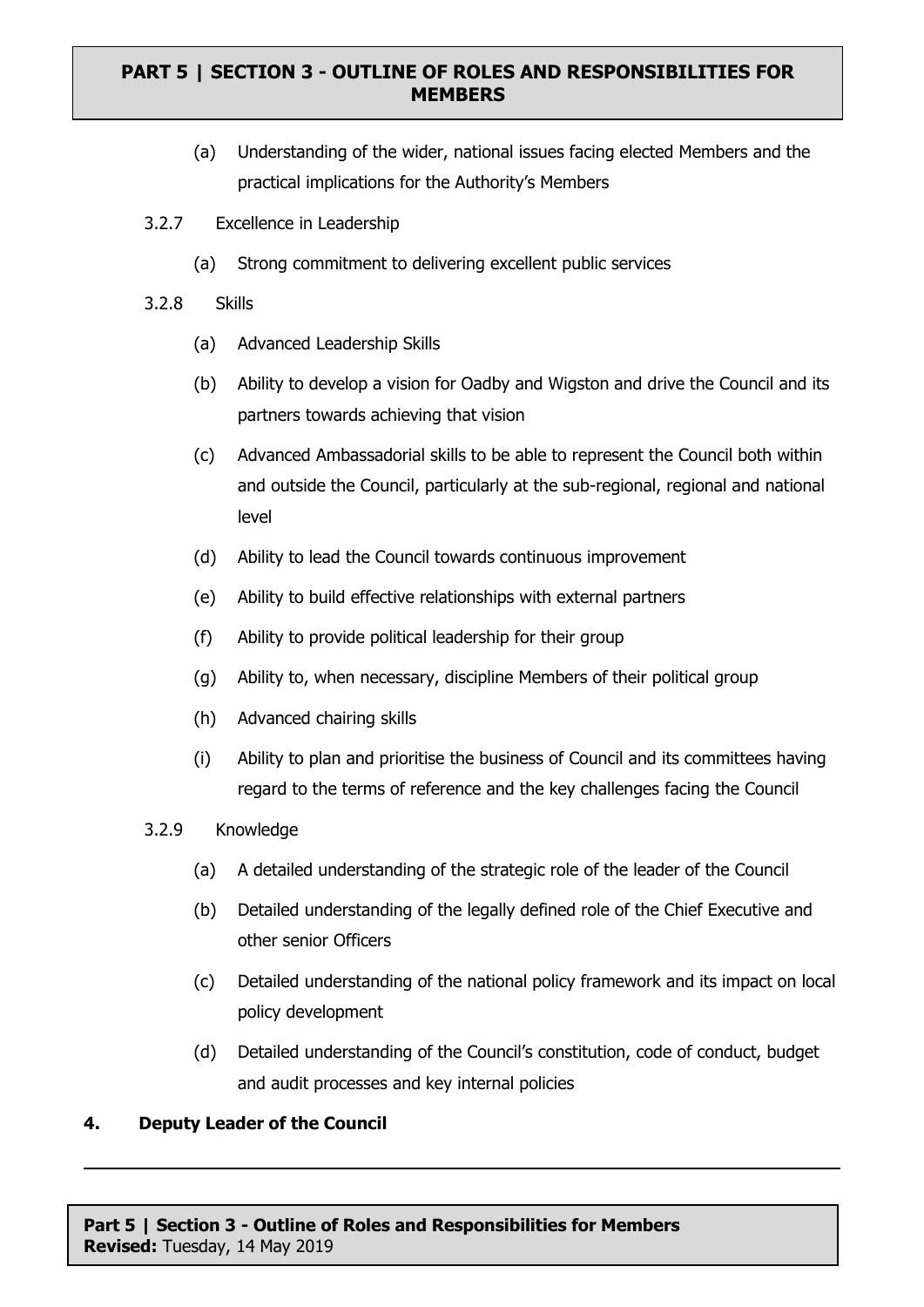This role profile is to be read in conjunction with the role profile for the Leader of the Council. It identifies responsibilities specific to the role of Deputy Leader.

- 4.1 Role and Responsibilities
	- 4.1.1 To assist the Leader of the Council in the formal processes and matters of leadership of the authority specifically set out in the profile for the former.
	- 4.1.2 To work with the Leader of the Council on the budget and policy development.
	- 4.1.3 To take the appropriate developmental steps to be equipped with the knowledge and skills to carry out the role of the Leader when called upon.
	- 4.1.4 To deputise for the Leader in his or her absence and undertake the above mentioned duties set out in the role profile for the Leader of the Council.
- 4.2 Skills
	- 4.2.1 As it is expected that the Deputy Leader is able to deputise for the Leader, the additional skills and knowledge set out for the Leader are copied here as they are also required of the Deputy Leader.
- 4.3 Competencies
	- 4.3.1 Community Leadership
		- (a) Refer to Ward Member role
		- (b) Tact and diplomacy to be able to work across the full range of Council services, partners and political groups, to the benefit of the community.
	- 4.3.2 Scrutiny and Challenge
		- (a) Understands the purpose of scrutiny
		- (b) Understands of the role of scrutiny in informing decision making
		- (c) Understands the need for scrutiny to challenge
		- (d) Understands the requirement to respond to scrutiny
	- 4.3.3 Communication Skills
		- (a) Ability to facilitate effective communication within and across the Council to ensure the community are able to engage in the Council's decision making processes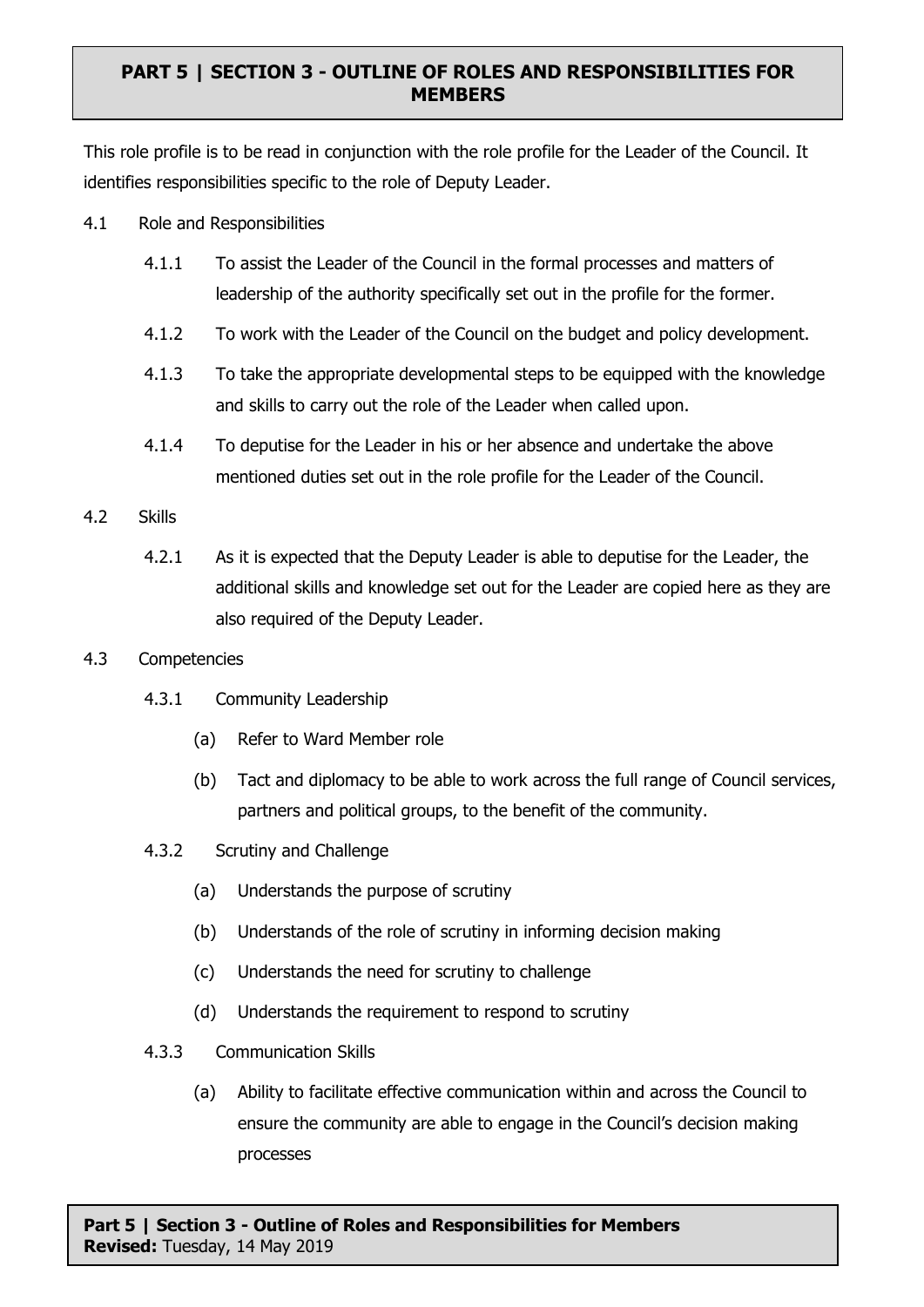- (b) Advanced skills in working with the media whilst being able to identify when additional support from public relations specialists is required, to ensure the Council is positively represented
- (c) Advanced listening and questioning skills
- (d) Advanced presentation skills
- (e) Advanced public speaking skills
- (f) Advanced chairing skills
- 4.3.4 Working in Partnership
	- (a) Detailed knowledge of the work of national, regional and sub regional bodies and the role of the Leader and Council within them
	- (b) Detailed knowledge of the role of local partners and the services they deliver
- 4.3.5 Political Understanding
	- (a) Ability to build effective relationships with other parts of the political management structure e.g. Full Council, Policy, Finance and Development Committee, Residents' Forums and other political groups
	- (b) Political sensitivity to be able to address difficult issues across all groups
	- (c) Understanding of the relationship between national politics and local political leadership
- 4.3.6 Providing Vision
	- (a) Understanding of the wider, national issues facing elected Members and the practical implications for the Authority's Members
- 4.3.7 Excellence in Leadership
	- (a) Strong commitment to delivering excellent public services
- 4.3.8 Skills
	- (a) Advanced Leadership Skills
	- (b) Ability to develop a vision for Oadby and Wigston and drive the Council and its partners towards achieving that vision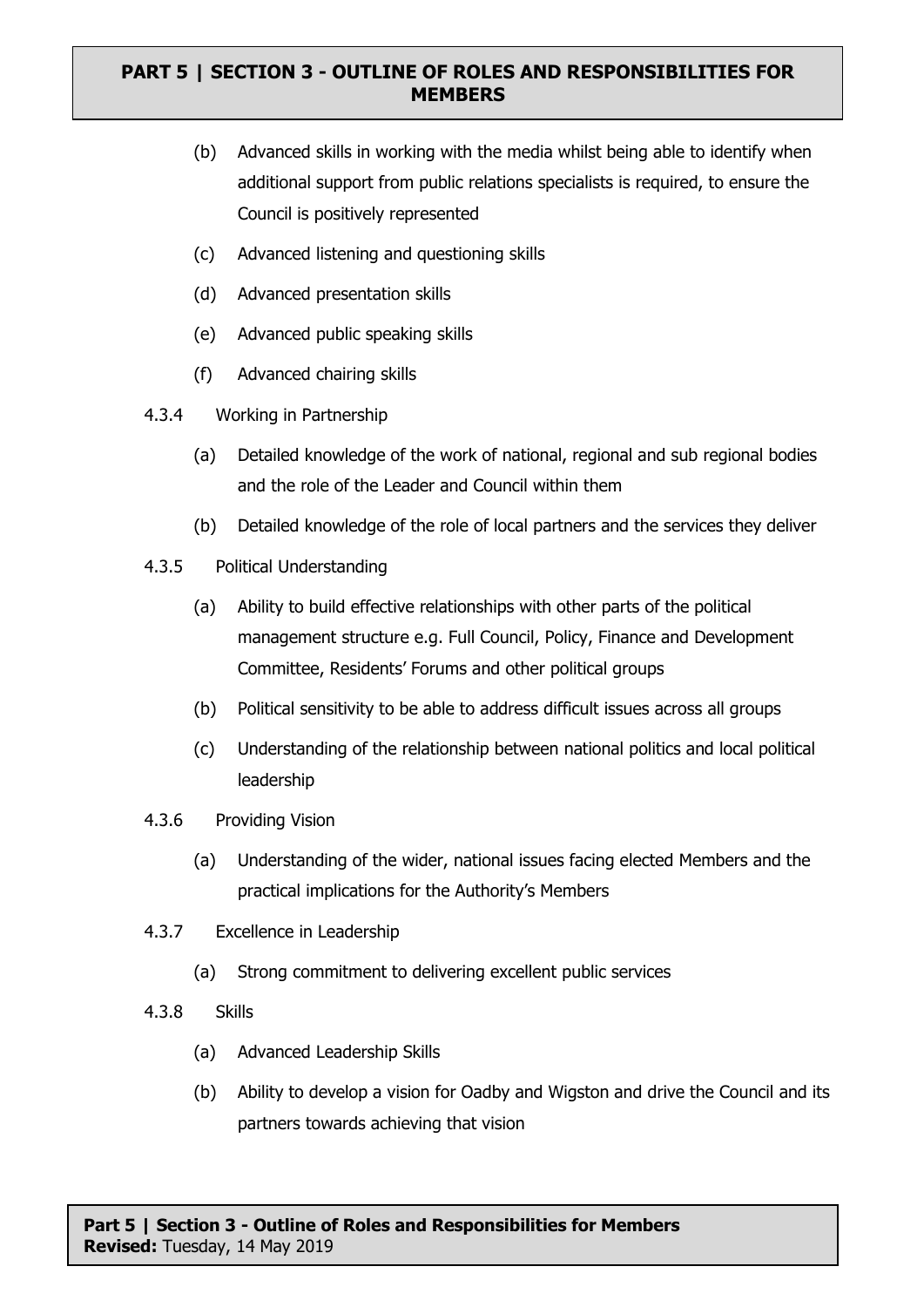- (c) Advanced Ambassadorial skills to be able to represent the Council both within and outside the Council, particularly at the sub-regional, regional and national level
- (d) Ability to lead the Council towards continuous improvement
- (e) Ability to build effective relationships with external partners
- (f) Ability to provide political leadership for their group
- (g) Ability to, when necessary, discipline Members of their political group
- (h) Advanced chairing skills
- (i) Ability to plan and prioritise the business of Council and its committees having regard to the terms of reference and the key challenges facing the Council
- 4.3.9 Knowledge
	- (a) A detailed understanding of the strategic role of the leader of the Council
	- (b) Detailed understanding of the legally defined role of the Chief Executive and other senior officers
	- (c) Detailed understanding of the national policy framework and its impact on local policy development
	- (d) Detailed understanding of the Council's constitution, code of conduct, budget and audit processes and key internal policies

### **5. Leader of an Opposition Group**

#### 5.1 Role and Responsibilities

- 5.1.1 To lead an Opposition Group within the Council.
- 5.1.2 To manage the work of Members within that Group.
- 5.1.3 To manage the overall co-ordination of opposition spokespersons and the business of the Group.
- 5.1.4 To scrutinise the Leader of the Council and its Committees in their duties.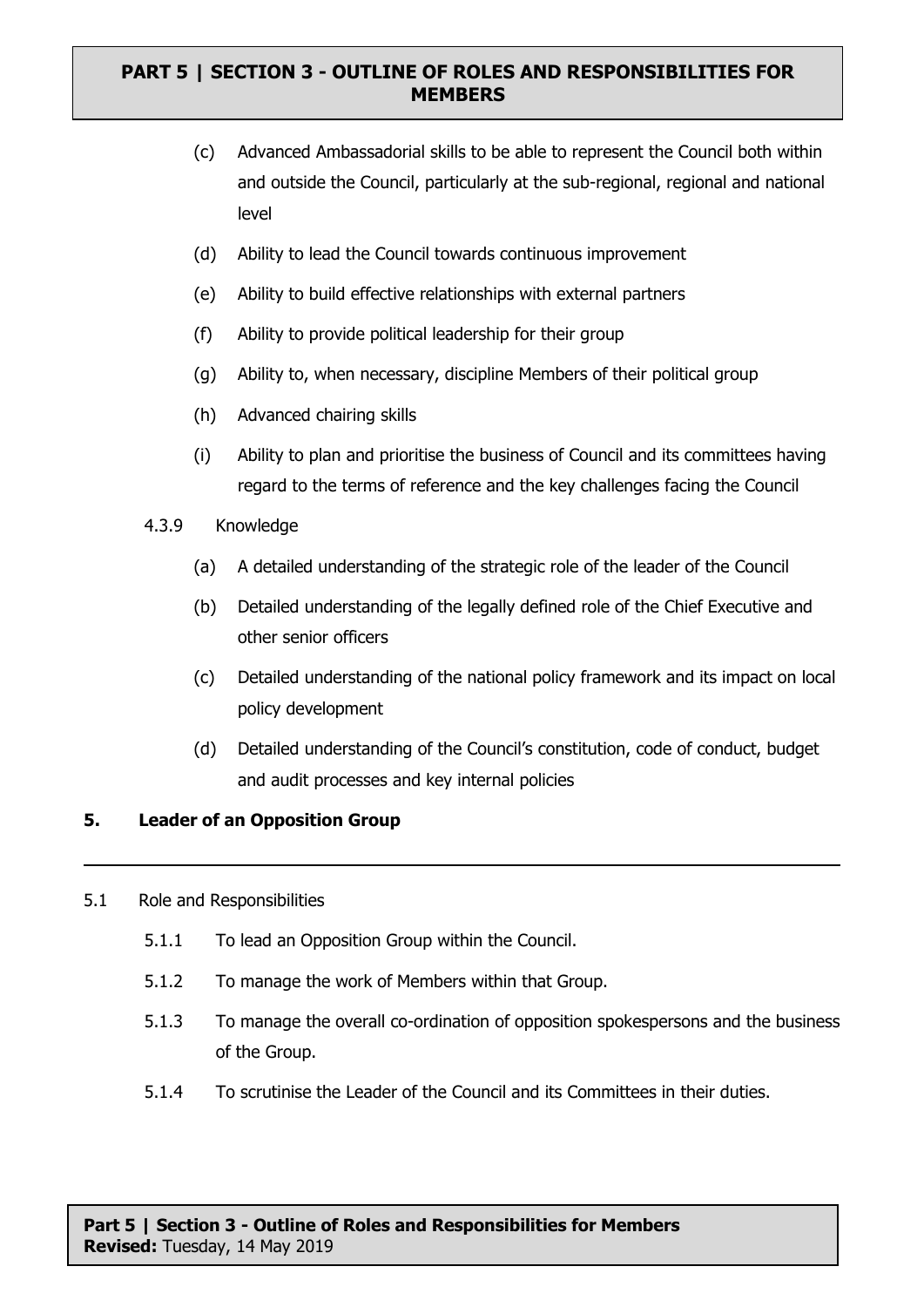- 5.1.5 To act as the principal spokesperson for an Opposition Group of which he/she is leader and as a representative of the authority to external bodies and organisations as appropriate.
- 5.1.6 To comment, challenge and review the Council's administration performance in the co-ordination and implementation of its policies and procedures.
- 5.1.7 To establish and represent the views of the Group on issues of policy and priority.
- 5.1.8 To develop opposition Group policies that are credible and could be implemented by the Council.
- 5.1.9 To champion member development, to ensure the smooth running of the Group and the personal development of its Members.
- 5.1.10 To advise the Leader of the Council of the Group's position on issues relating to external relationships.
- 5.1.11 To represent the Group on relevant formal and informal working groups.
- 5.1.12 To maintain effective liaison with the Chair of the Policy, Finance and Development Committee.
- 5.1.13 Where appropriate act as ambassador for the Council.
- 5.1.14 To participate in the development of corporate strategies and policies e.g. community strategy, corporate improvement plan.
- 5.2 Competencies
	- 5.2.1 Community Leadership
		- (a) Refer to Ward Member role
		- (b) Tact and diplomacy to be able to work across the full range of Council services, partners and political groups, to the benefit of the community.
	- 5.2.2 Scrutiny and Challenge
		- (a) Understands the purpose of scrutiny
		- (b) Understands of the role of scrutiny in informing decision making
		- (c) Understands the need for scrutiny to challenge
		- (d) Understands the requirement to respond to scrutiny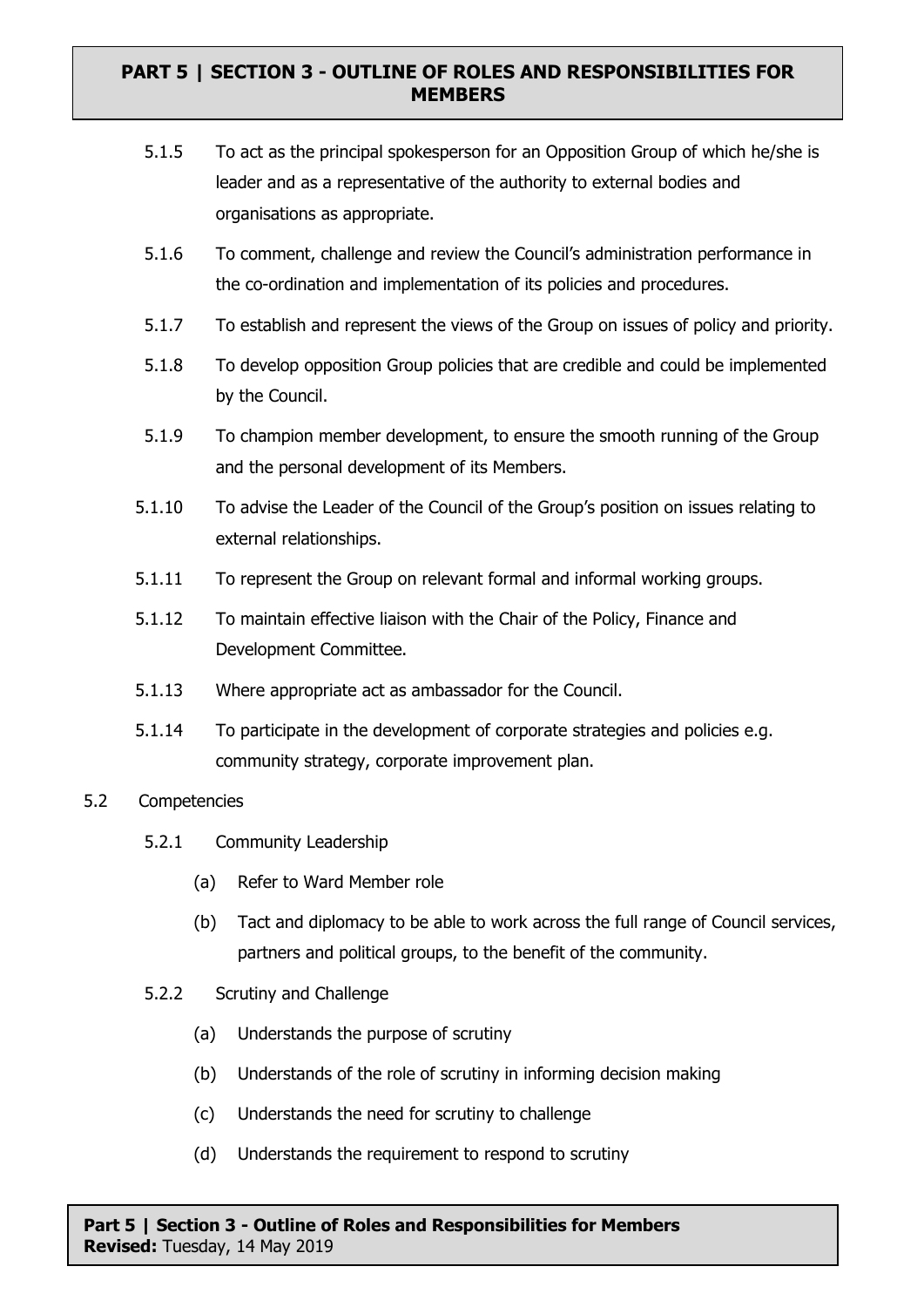- 5.2.3 Communication Skills
	- (a) Advanced communication skills to be able to work constructively with Officers, Members and partners
	- (b) Advanced listening and questioning skills
	- (c) Advanced presentation skills
	- (d) Advanced public speaking skills
	- (e) Ability to facilitate effective communication within and across the Council to ensure the community are given the opportunity to engage in policy development of the opposition group
	- (f) Advanced chairing skills
	- (g) Advanced skills in working with the media whilst being able to identify when additional support from public relations specialist is required, to ensure the Council is positively represented
- 5.2.4 Working in Partnership
	- (a) Detailed knowledge of the work of national, regional and sub regional bodies and the role of the Council within them
	- (b) Detailed knowledge of the role of local partners and the services they deliver
- 5.2.5 Political Understanding
	- (a) Political sensitivity to be able to address difficult issues with other Groups
	- (b) Ability to build effective relationships with other parts of the political management structure e.g. Full Council, Policy, Finance and Development Committee, Residents' Forums and other political groups
	- (c) Political sensitivity to be able to address difficult issues across all groups
	- (d) Understanding of the relationship between national politics and local political leadership
- 5.2.6 Providing Vision
	- (a) Understanding of the wider, national issues facing elected Members and the practical implications for the Authority's Members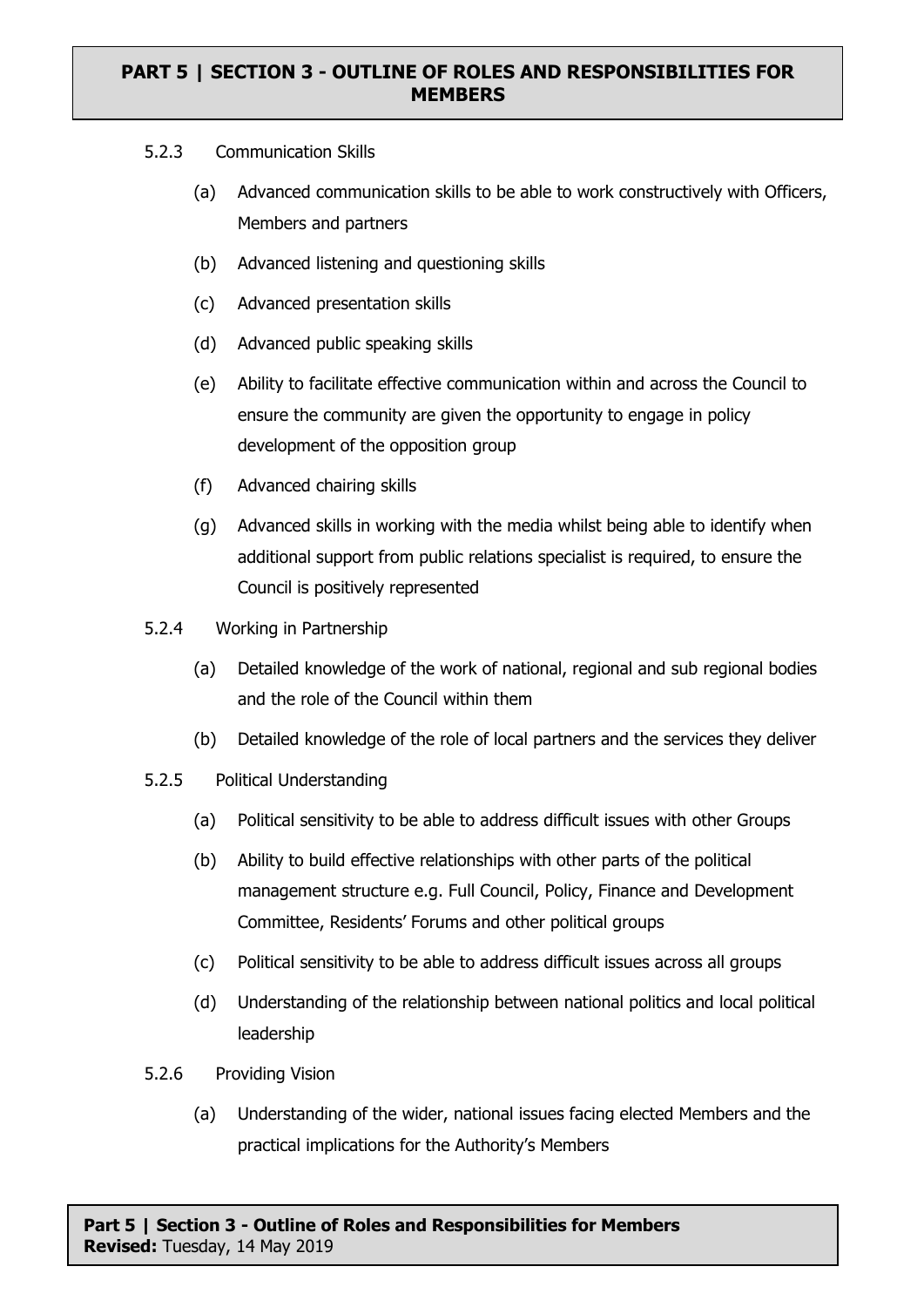- (b) Research skills and policy development
- 5.2.7 Excellence in Leadership
	- (a) Skills
		- (i) Ability to provide political leadership of their Group and manage the tensions between the political demands and expectations of the Group, and the needs of the Council
		- (ii) Ambassadorial skills to be able to represent the Council both within and outside the Council including at sub-regional, regional and national level Ability to lead the Council towards continuous improvement
		- (iii) Ability to, when necessary, discipline Members of their political group
		- (iv) Strong commitment to delivering excellent public services
		- (v) Effective chairing skills
		- (vi) Assimilating and analysing complex information
		- (vii) Ability to plan and prioritise the business of the Group
	- (b) Knowledge
		- (i) Understanding of the roles of the Leader of the Council, Committee Chairs and the Leader of the Opposition Group within the Council
		- (ii) Detailed understanding of the legally defined role of the Chief Executive and other senior Officers
		- (iii) Detailed knowledge of the work of national, regional and sub regional bodies and the role of the Council within them
		- (iv) Detailed understanding of the national policy framework and its impact on local policy development
		- (v) Detailed knowledge of the challenges facing local government
		- (vi) Understanding of Council strategy, policies and operations
		- (vii) Knowledge of the role of local partners and the services they deliver and their relationship with the Council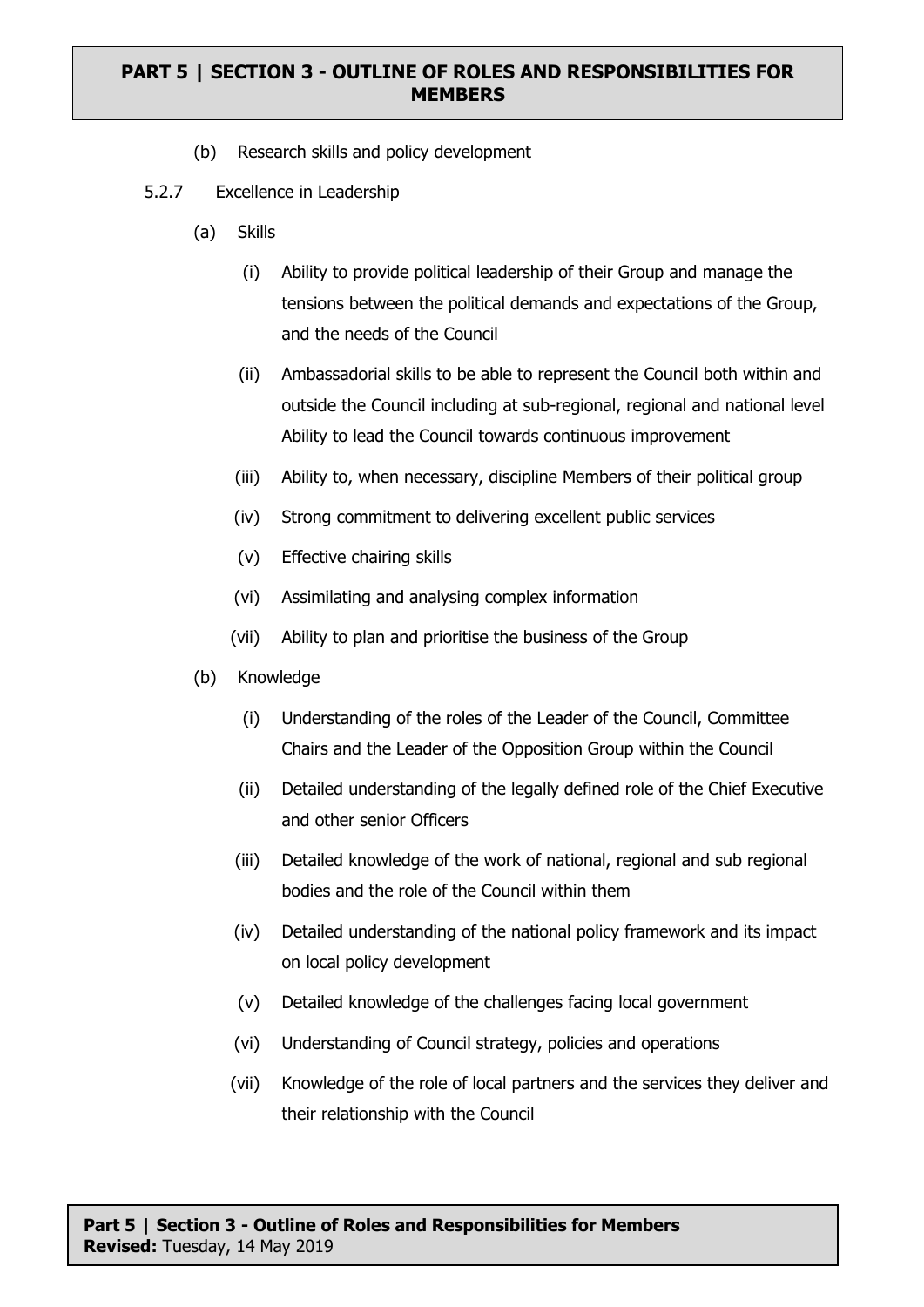- (viii) Understanding of the Council's constitution, code of conduct, budget and audit processes and key internal policies
- (ix) Detailed knowledge of community needs and their priorities for action
- (x) Understanding of the wider, national issues facing elected Members and the practical implications for the Members in their group
- (xi) Understanding of the principles and importance of making rational decisions

#### **6. Chair of Development Control Committee**

- 6.1 Role and Responsibilities
	- 6.1.1 To chair the Development Control Committee in accordance with the agreed protocols.
	- 6.1.2 To foster and maintain a disciplined approach by the Members involved having regard to high standards of behaviour and ethics including the protocol relating to development control procedures.
	- 6.1.3 To ensure that contributions by the public to meetings are facilitated and controlled in accordance with the agreed procedure.
	- 6.1.4 To represent the Council in all dealings with the public, media and other bodies in respect of the work of the Committee.

#### 6.2 Competencies

- 6.2.1 Regulating and Monitoring
	- (a) Ability to represent the Development Control Committee to Members, the community and the media
	- (b) Prioritising and managing the work of the Development Control Committee including agenda planning
	- (c) Ability to plan and prioritise the business of the Development Control Committee having regard to its terms of reference and key challenges facing the Development Control Committee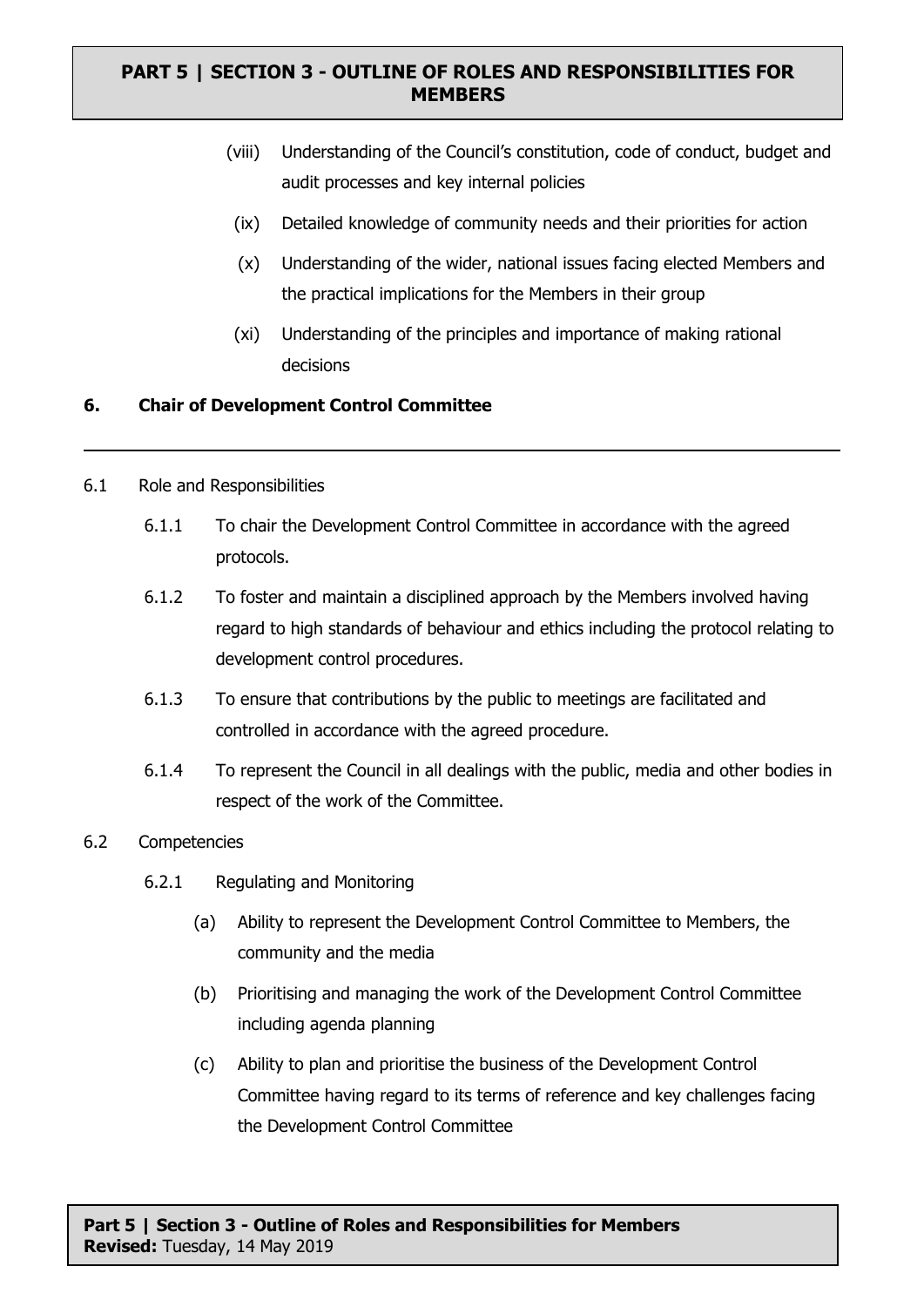- (d) An in-depth understanding of development control issues and protocol relating to planning procedures and the Development Control Committee
- (e) Understanding of the role of Ward Councillors in the planning process and how to handle conflicts of interest between being a Ward Member and a member of the Development Control Committee
- (f) Understanding the role of the Development Control Officers
- 6.2.2 Working in Partnerships
	- (a) Relationship building particularly with senior Officers involved in the planning function, Leaders, and Service Committee Chairs
- 6.2.3 Communication Skills
	- (a) Advanced listening and questioning skills
	- (b) Communication skills particularly with Members and Officers involved with the Development Control Committee
	- (c) Intermediate presentations skills
	- (d) Intermediate public speaking skills
	- (e) Ability to work with the media and to identify when additional support from public relations specialists is required, to ensure the Council and the Planning function is positively represented
	- (f) Advanced chairing skills

N.B. No Member can sit on the Development Control Committee without having undertaken appropriate training.

# **7. Chair of Licensing and Regulatory Committee**

This role profile is also relevant for the Chair of a Regulatory Committee (Licensing and Regulatory) where the majority of current activity takes place.

- 7.1 Role and Responsibilities
	- 7.1.1 To chair the Licensing and Regulatory Committee in accordance with its terms of reference.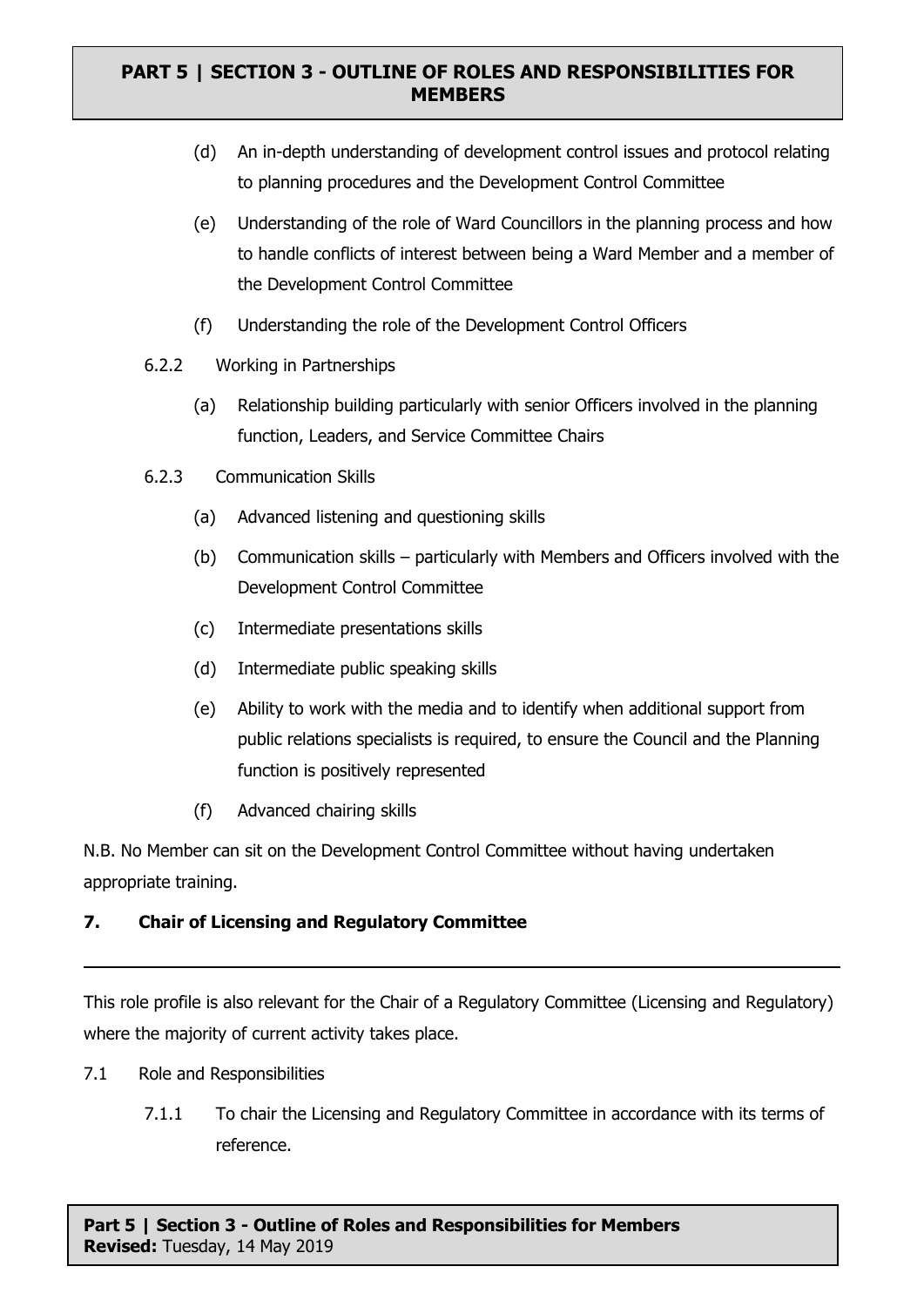- 7.1.2 To foster and maintain a disciplined approach by the Members involved having regard to high standards of behaviour and ethics.
- 7.1.3 To represent the Council in all dealings with the public, media and other bodies in respect of the work of the Committee.
- 7.1.4 To represent the Committee's decisions in appeals to the Magistrates and higher Courts.
- 7.1.5 To be aware of legislation and ongoing local and national developments on licensing matters and their implications.
- 7.1.6 To be the elected member spokesperson in regular scheduled meetings with the taxi vehicle trade and with other interested parties so that the Council maintains relationships and can have positive dialogue on licensing issues.

#### 7.2 Competencies

- 7.2.1 Regulating and Monitoring
	- (a) Ability to represent the Licensing Committee to the community and the media
	- (b) Ability to plan and prioritise the business of the Licensing and Regulatory Committee having regard to its terms of reference and key challenges facing the licensing and regulatory functions
	- (c) Knowledge and understanding of relevant legislation and local/national developments on licensing and regulatory matters – and their implications
- 7.2.2 Working in Partnerships
	- (a) Relationship building particularly with senior Officers involved in the licensing and regulatory functions, Leaders and Service Committee Chairs
- 7.2.3 Communication Skills
	- (a) Advanced listening and questioning skills
	- (b) Advanced chairing skills, including the ability to manage conflict
	- (c) Communication skills particularly with Members and Officers involved with the Licensing and Regulatory Committee
	- (d) Effective presentations skills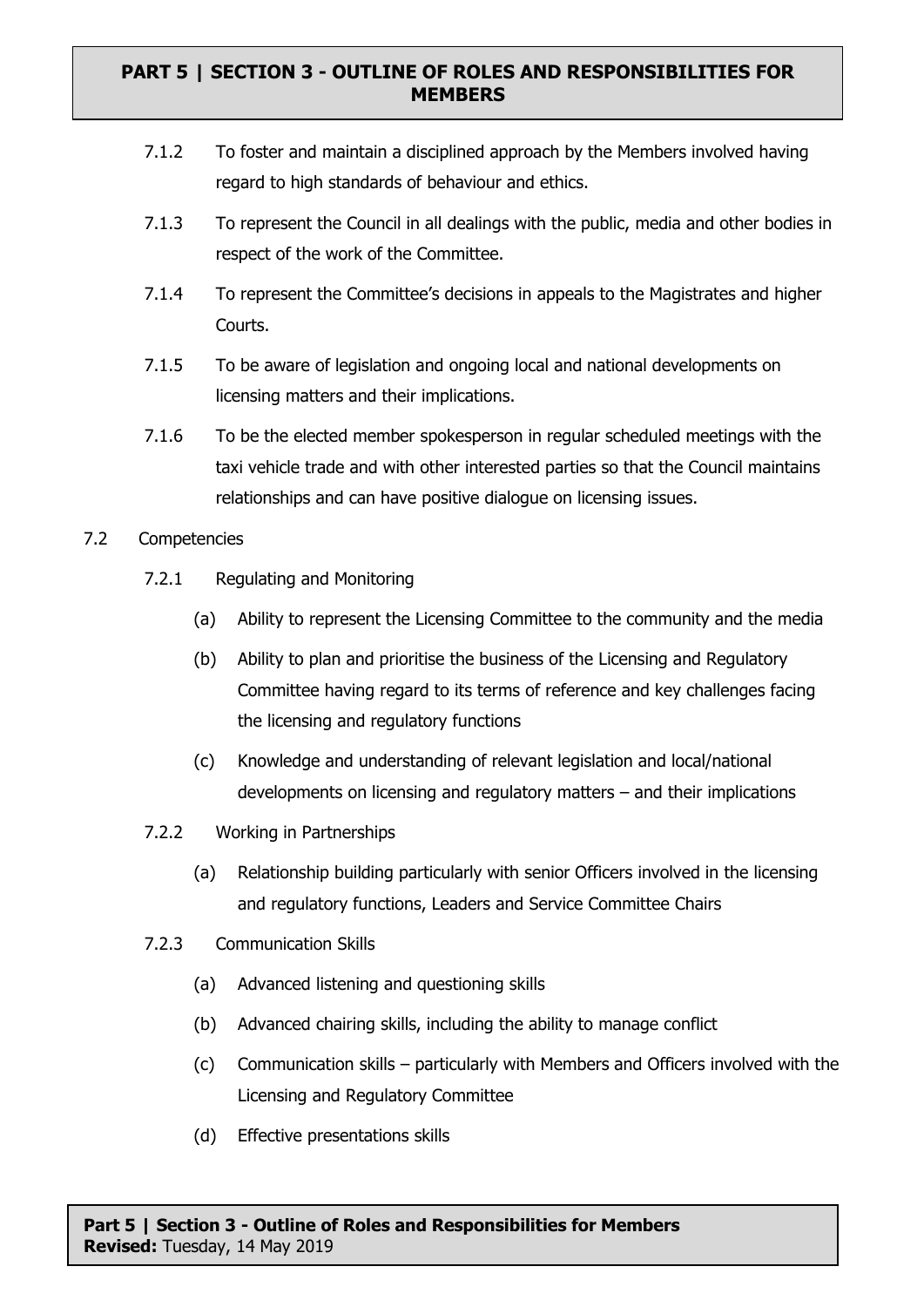- (e) Effective public speaking skills
- (f) Ability to work with the media and to identify when additional support from public relations specialists is required, to ensure the Council and the Licensing and Regulatory function is positively represented

N.B. No Member can sit on a Licensing/Regulatory Committee without having undertaken appropriate training.

#### **8. Deputy Leader of an Opposition Group**

This role is to be read in conjunction with the role profile for Leader of an Opposition Group.

- 8.1 Role and Responsibilities
	- 8.1.1 To undertake the development required to ensure the Member is equipped with the knowledge and skills required to carry out the role of the Group Leader when called upon.
	- 8.1.2 To assist the Group Leader to manage the work of Members within the Group.
	- 8.1.3 To work with the Group Leader on the budget and policy development for the Group.
	- 8.1.4 To deputise for the Group Leader in his or her absence and undertake the duties set out in the role profile for Leader of an Opposition Group.
	- 8.1.5 To support the Group Leader in the initiation of policy.
	- 8.1.6 To work closely with other members of your political group and Senior Officers where appropriate.
	- 8.1.7 To hold the ruling group to account at Council meetings.
	- 8.1.8 To play a proactive role in scrutinising decisions taken and supporting the policy formulation process.
	- 8.1.9 Consult interested parties, ward Councillors and citizens as part of the development and review of group policy.
	- 8.1.10 To assist the Group Leader when consulting on, and drawing up the revenue and capital budgets.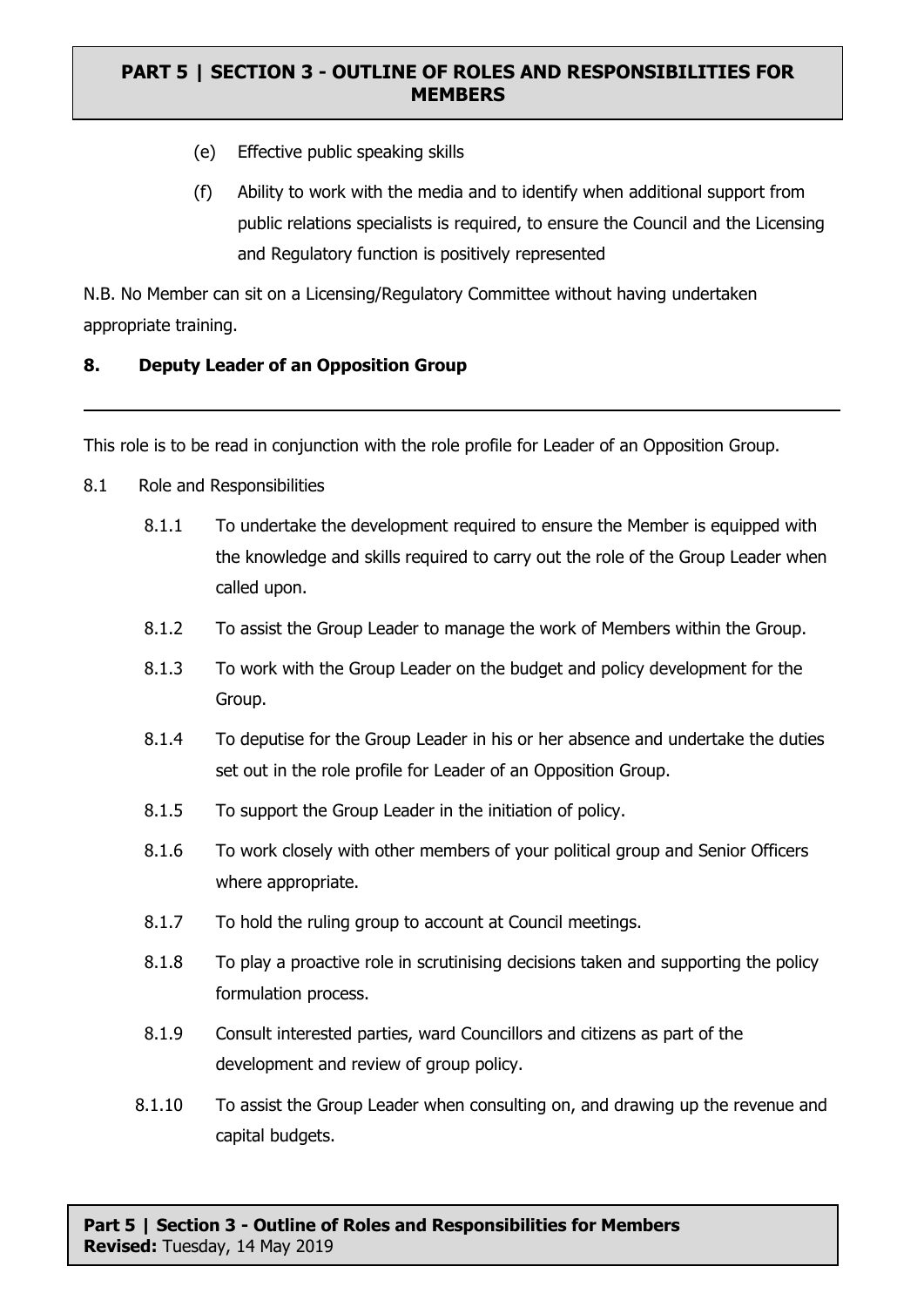#### 8.2 Competencies

- 8.2.1 Community Leadership
	- (a) Refer to Ward Member role
	- (b) Tact and diplomacy to be able to work across the full range of Council services, partners and political groups, to the benefit of the community.

#### 8.2.2 Communication Skills

- (a) Advanced communication skills to be able to work constructively with officers, Members and partners
- (b) Advanced listening and questioning skills
- (c) Advanced presentation skills
- (d) Advanced public speaking skills
- (e) Ability to facilitate effective communication within and across the Council to ensure the community are given the opportunity to engage in policy development of the opposition group
- (f) Advanced chairing skills
- (g) Advanced skills in working with the media whilst being able to identify when additional support from public relations specialist is required, to ensure the Council is positively represented
- 8.2.3 Working in Partnership
	- (a) Detailed knowledge of the work of national, regional and sub regional bodies and the role of the Council within them
	- (b) Detailed knowledge of the role of local partners and the services they deliver
- 8.2.4 Political Understanding
	- (a) Political sensitivity to be able to address difficult issues with other Groups
	- (b) Ability to build effective relationships with other parts of the political management structure e.g. Full Council, Policy, Finance and Development Committee, Residents' Forums and other political groups
	- (c) Political sensitivity to be able to address difficult issues across all groups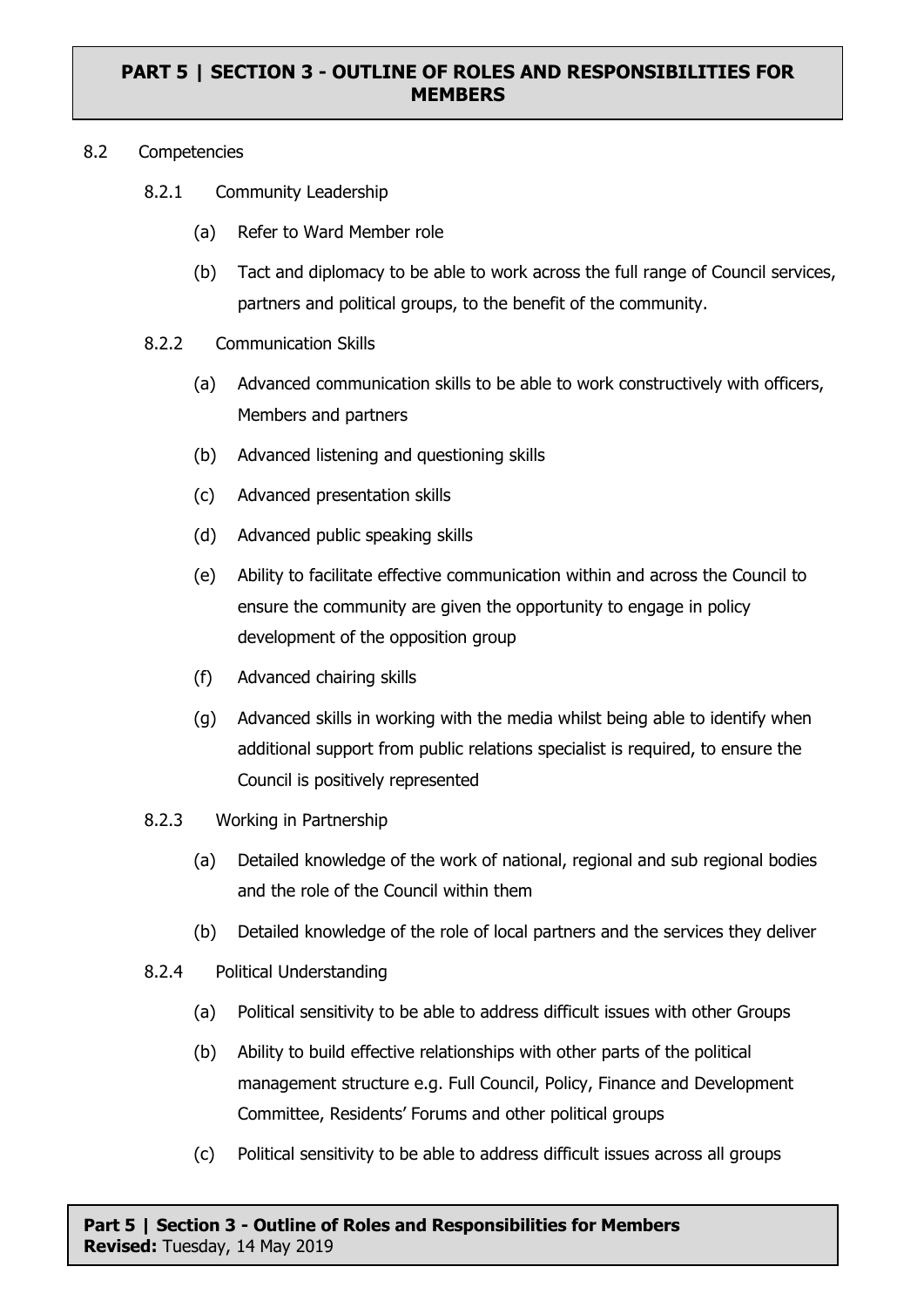- (d) Understanding of the relationship between national politics and local political leadership
- 8.2.5 Providing Vision
	- (a) Understanding of the wider, national issues facing elected Members and the practical implications for the Authority's Members
	- (b) Research skills and policy development
- 8.2.6 Excellence in Leadership
	- (a) Skills
		- (i) Ability to provide political leadership of their Group and manage the tensions between the political demands and expectations of the Group, and the needs of the Council
		- (ii) Ambassadorial skills to be able to represent the Council both within and outside the Council including at sub-regional, regional and national level Ability to lead the Council towards continuous improvement
		- (iii) Ability to, when necessary, discipline Members of their political group
		- (iv) Strong commitment to delivering excellent public services
		- (v) Effective chairing skills
		- (vi) Assimilating and analysing complex information
		- (vii) Ability to plan and prioritise the business of the Group
	- (b) Knowledge
		- (i) Understanding of the roles of the Leader of the Council, Committee Chairs and the Leader of the Opposition Group within the Council
		- (ii) Detailed understanding of the legally defined role of the Chief Executive and other senior Officers
		- (iii) Detailed knowledge of the work of national, regional and sub regional bodies and the role of the Council within them
		- (iv) Detailed understanding of the national policy framework and its impact on local policy development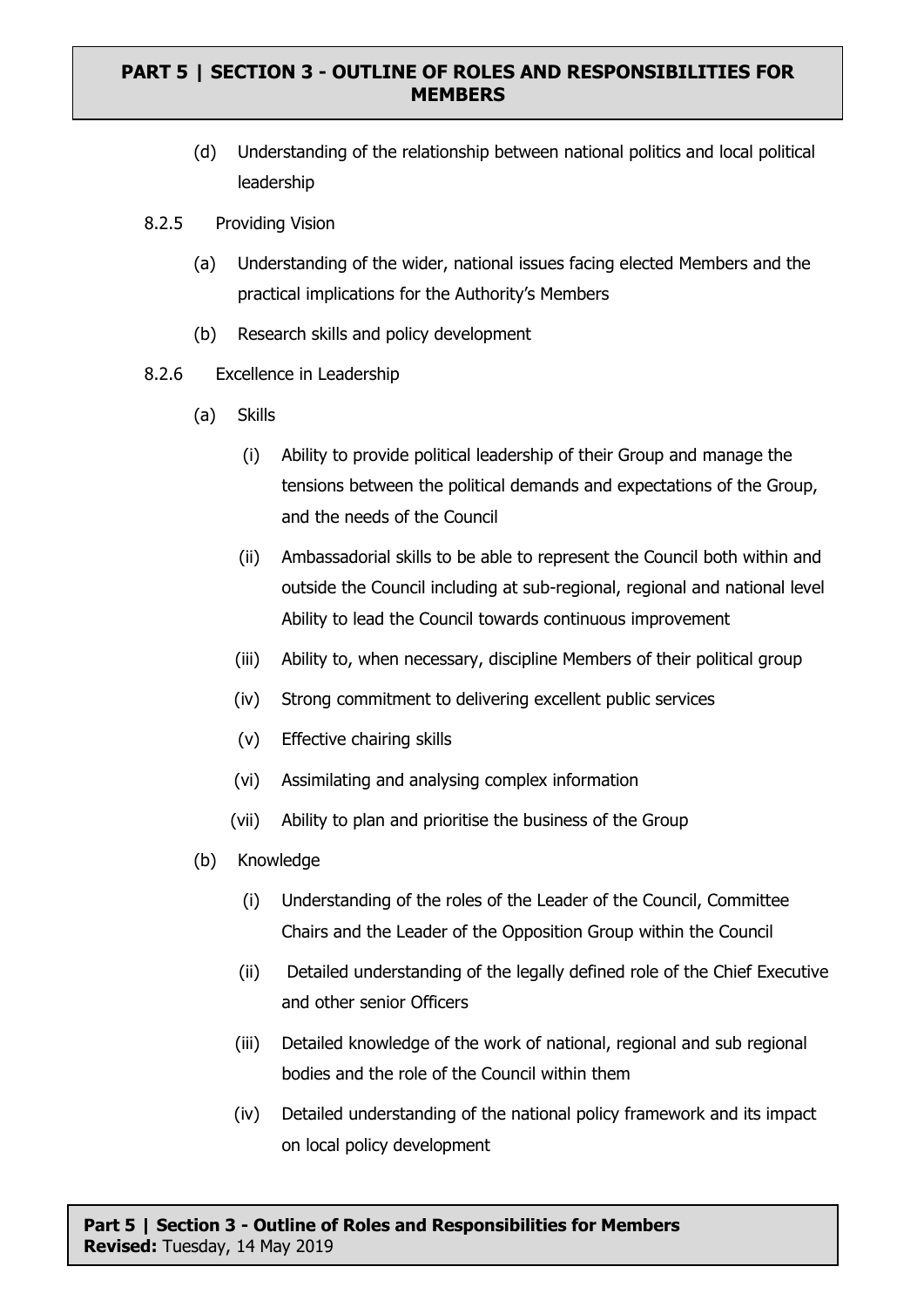- (v) Detailed knowledge of the challenges facing local government
- (vi) Understanding of Council strategy, policies and operations
- (vii) Knowledge of the role of local partners and the services they deliver and their relationship with the Council
- (viii) Understanding of the Council's constitution, code of conduct, budget and audit processes and key internal policies
- (ix) Detailed knowledge of community needs and their priorities for action
- (x) Understanding of the wider, national issues facing elected Members and the practical implications for the Members in their group
- (xi) Understanding of the principles and importance of making rational decisions

#### **9. Chair of a Policy/Service Committee, Forum or Group**

- 9.1 Role and Responsibilities
	- 9.1.1 To chair the Committee Forum or Group in accordance with the agreed protocols.
	- 9.1.2 To foster and maintain a disciplined approach by the Members involved having regard to high standards of behaviour and ethics including the protocol relating to the Committee's Forum or Group procedures.
	- 9.1.3 To ensure that contributions by the public to meetings are facilitated and controlled in accordance with the agreed procedure.
	- 9.1.4 To represent the Council in all dealings with the public, media and other bodies in respect of the work of the Committee, Forum or Group.
- 9.2 Competencies
	- 9.2.1 Regulating and Monitoring
		- (a) Ability to represent the Committee, Forum or Group to Members, the community and the media
		- (b) Prioritising and managing the work of the Committee, Forum or Group including agenda planning